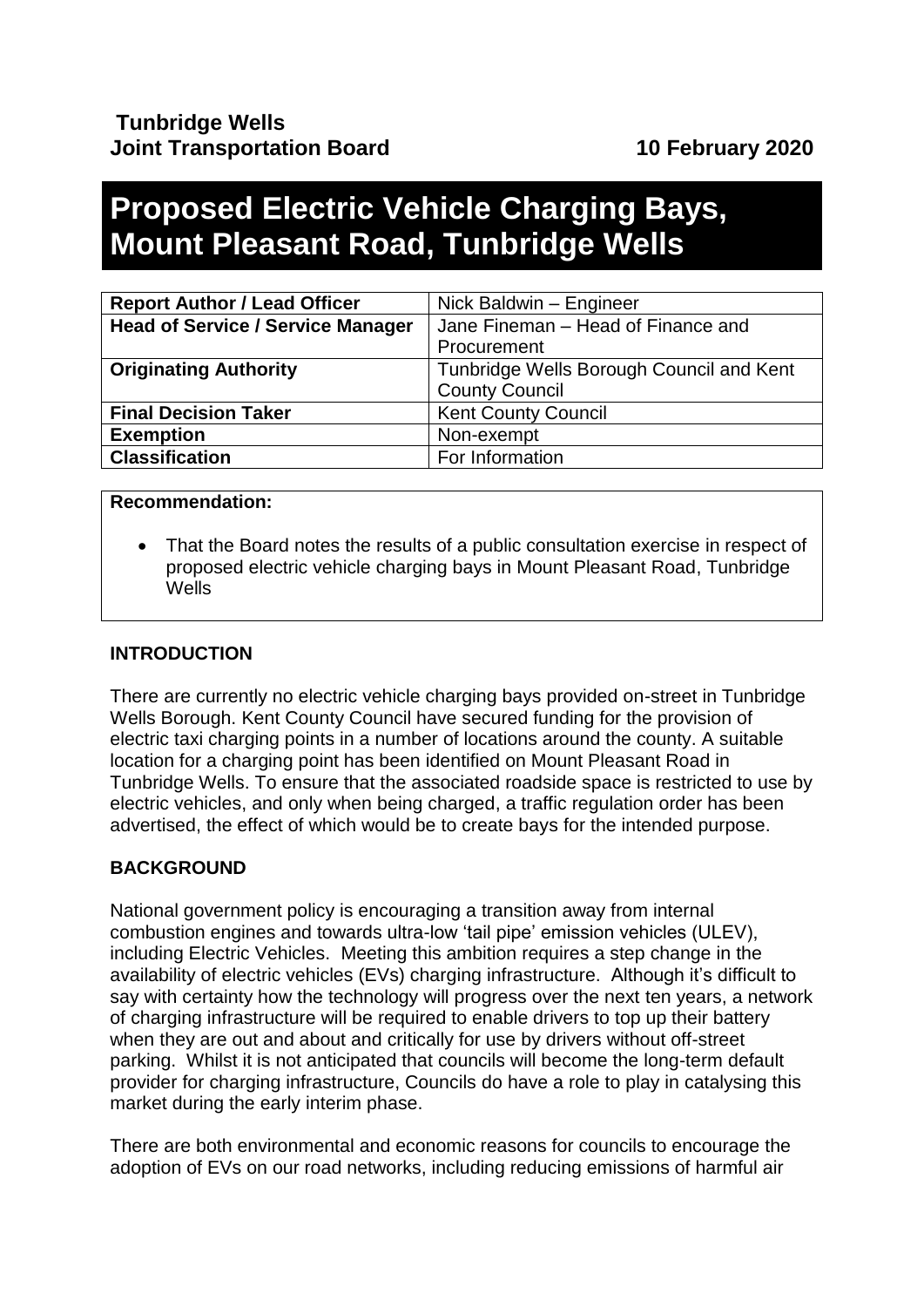pollutants and carbon dioxide and the expectation from residents and visitors that places will have adequate coverage of convenient and affordable electric vehicle charging infrastructure available to use. Therefore, in partnership with other Kent local authorities and led by Kent County Council a successful grant bid for round 2 of the ULEV Taxi Infrastructure Scheme was made to the Office for Low Emission Vehicles for the installation; at no cost to the council, apart from the TRO costs; of a dual rapid vehicle charge point on Mount Pleasant Road. One bay will be available for the exclusive use of Taxi and Private Hire vehicle drivers only, as per the grant requirements, thereby encouraging the uptake of EV's amongst the trade. Mount Pleasant Road was chosen due to its close proximity to the town centre areas, critically the taxi ranks and shopping areas, plus adequate space on site to accommodate two bays and the charging equipment safely.

# **CONSULTATION EXERCISE**

The two on-street parking bays have been proposed on the western side of Mount Pleasant Road between points 25 metres and 37 metres north of its junction with Lonsdale Gardens. It is proposed that one of these will be for use by electric taxis and private hire vehicles with the other for use by any electric vehicle whilst in the process of being charged, but with a maximum stay of one hour.

The draft order was advertised on Friday 3<sup>rd</sup> January 2020 and a 3 week response period followed.

# **CONSULTATION RESPONSE**

5 responses were received during the statutory three week consultation period. Of these, all expressed support for the changes, with none objecting. Some queries were raised and responses have been sent to the individuals concerned.

The responses were as follows:-

- *"The chargers should be rapid dual use type as these are the type that would work with a 1 hour restriction."*
- *"My personal car and my work van are both electric and I think this is an excellent proposal.*

*In addition to the benefits mentioned, I feel it would also benefit tourism in the area as I am sometimes put off visiting other towns that do not have adequate charging facilities.*

*There is no mention of the type of chargers but given that the waiting time is limited to one hour I would hope they would be a minimum of 50kW rapid chargers with both CHAdeMO and CCS connectors.*

*I can foresee some frustration to drivers who need to charge if the public charger is in use, blocked or not working and the taxi charging bay is empty."*

- *"Both units must be for all to use there, simply isn't enough electric taxis atm to warrant having a designated unit. Great to here they are coming thou"*
- *"The provision of EV chargers, especially destination chargers (7kw) would certainly encourage me to visit."*